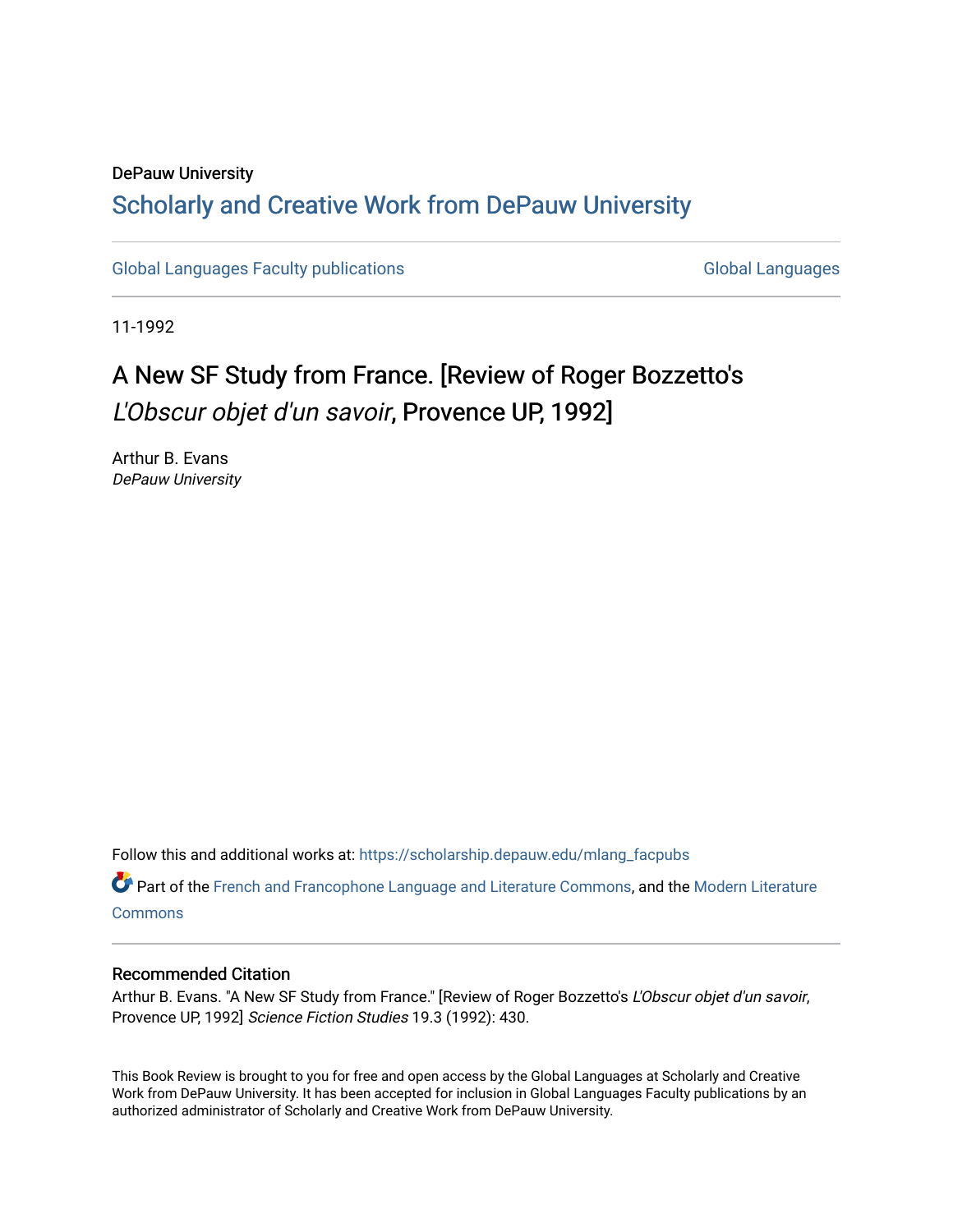## **Science Fiction Studies**

*#58 = Volume 19, Part 3 = November 1992*

**New SF Study from France.**

**Roger Bozzetto.** *L'Obscur objet d'un savoir: Fantastique et science-fiction- deux littératures de l'imaginaire.* **Aix-en- Provence: Publications de l'Université de Province, Aix-Marseille I, 1992. 279p. 170FF paper.**

**Professor Bozzetto's 1988 doctoral thesis has finally found its way into print, and the resulting publication is both unique and impressive. I say unique because it stands as one of those rare books which target both the Fantastic (horror) and SF (science and/or speculative fiction). It seeks not only to trace the emergence and evolution of these two genres as parallel examples of Western non-mimetic literature but also to investigate the thematic, stylistic, and socio-historical links between them. I say impressive because of Bozzetto's meticulous and up-to-date scholarship in both realms. Copious notes at the end of each chapter, continual cross-referencing, and an extensive bibliography and index serve to provide a strong critical backbone to his arguments. The study is divided into five parts: 1) Emergence and origins, 2) Historical evolution, 3) Myth and representation, 4) Critical receptions, and 5) Modern mutations. Selected portions of the first two chapters have previously appeared in the pages of** *SFS* **("Intercultural Interplay: SF in France and the US," #50, March 1990, and "Kepler's** *Somnium***, or SF's Missing Link," #52, Nov 1990).**

**As a wide-ranging yet penetrating literary history of both SF and the Fantastic, I recommend Bozzetto's study. Simultaneously reminiscent of Suvin's** *Metamorphoses of Science Fiction* **and Rabkin's** *The Fantastic in Literature***, it charts new critical territory in its attempt to "bridge the gap" between these two (increasingly) disparate areas of literary criticism. One minor complaint, however: as a university press publication, this book is**